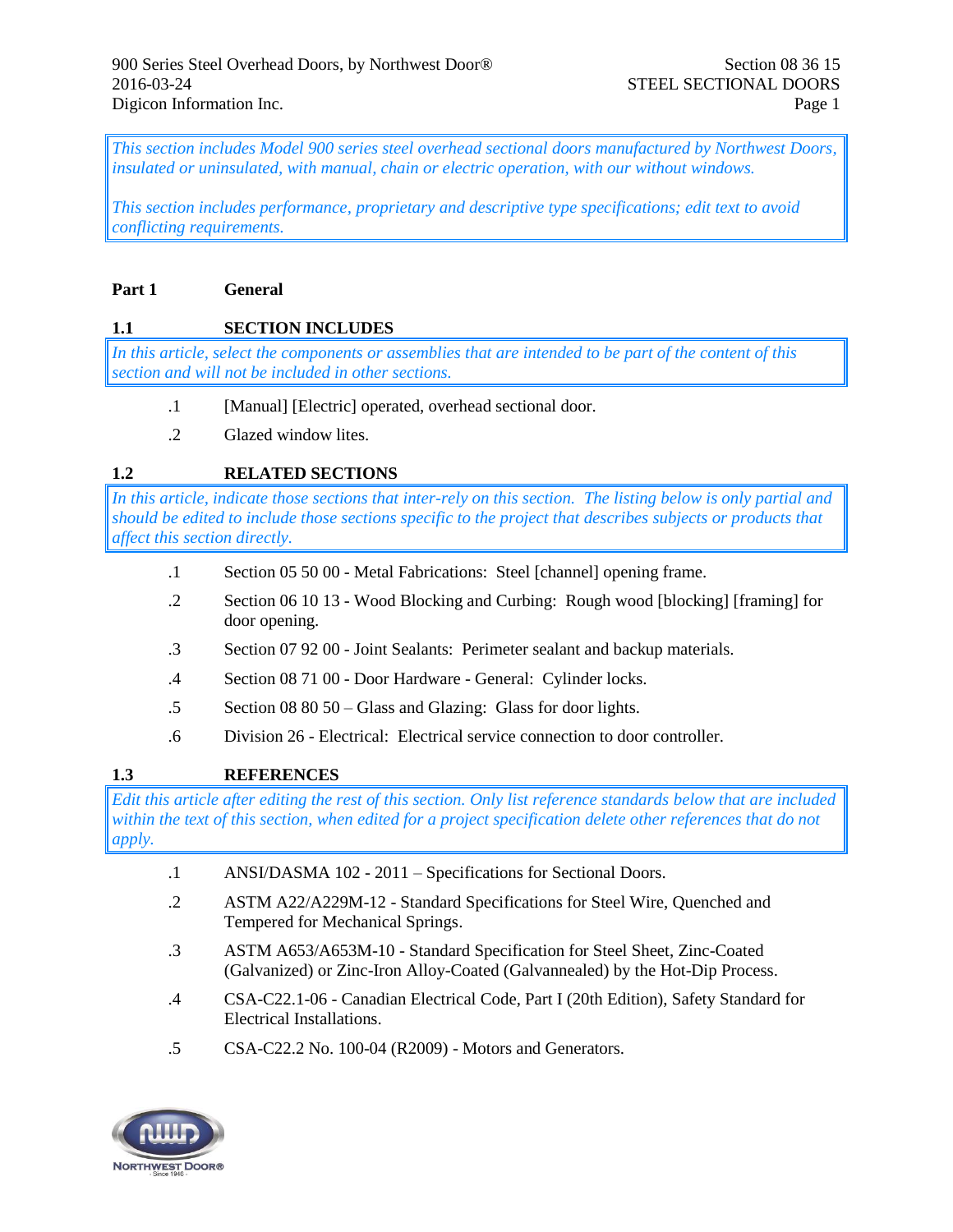## **1.4 SYSTEM DESCRIPTION**

*Use this article carefully; restrict statements to describe the combined result of the components used to assemble the system. Do not repeat statements made in the Section Includes article.*

- .1 Panels: non-insulated or insulated steel section.
- .2 Lift Type: [Standard lift] [High lift] [Low headroom] operating style with track and hardware.
- .3 Operation: [Electric] [Chain hoist] [Manual pull].
- .4 Loads: Design and size components to withstand dead and live loads caused by pressure and suction of wind acting normal to plane of wall as measured in accordance with ANSI/DASMA 102.

## **1.5 SUBMITTALS FOR REVIEW**

*Do not request submittals if this specification section or drawings sufficiently describe the products of this section or if proprietary specifying is used. This requested review of submittals increases the possibility of unintended variations to the contract documents, thus increasing a consultant's liability. The following submittals are intended for review to determine eligibility for the project.*

- .1 Section 01 33 00: Submission procedures.
- .2 Shop Drawings: Indicate opening dimensions and required tolerances, connection details, anchorage spacing, hardware locations, installation details and [\_\_\_\_\_].
- .3 Product Data: Provide component construction, anchorage method, hardware, and [\_\_\_\_\_].

*Include the following paragraph for submission of physical samples for selection of finish, colour, texture, etc.*

.4 Samples: Submit [two (2)] [interior] [exterior] panel finish samples, [[\_\_\_\_\_] mm  $([$   $]$  inch)] in size, illustrating colour and finish.

#### **1.6 SUBMITTALS FOR INFORMATION**

*The following submittals are for information only; do not request these submittals if the information submitted will be assessed for acceptability.*

.1 Section 01 33 00: Submission procedures.

*When manufacturer's written instructions for specific installation requirements are referenced in Part 3 Execution, include the following request for submittal of those instructions. Edit the Part 3 statements to avoid conflict with manufacturer's written instructions.*

.2 Installation Data: Manufacturer's special installation requirements, special procedures, perimeter conditions requiring special attention, and [\_\_\_\_\_\_].

*Include the following ONLY if specifying for a LEED project. Specify only the technical requirements necessary to achieve the credits desired for this project.*

- .3 Sustainable Design:
	- .1 Section 01 35 18: LEED documentation procedures.

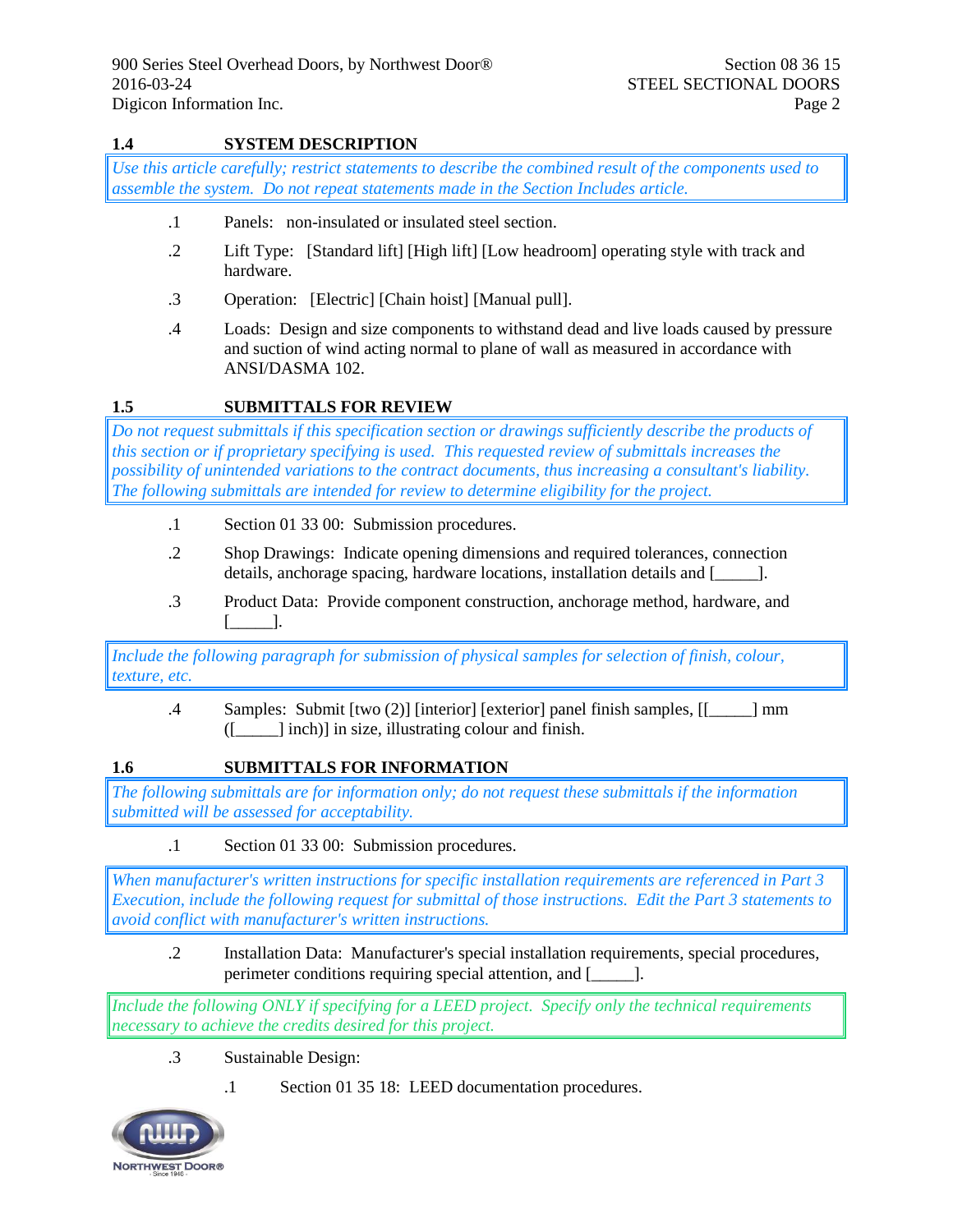- .2 Provide required LEED documentation for Product [recycled content] [regional materials] .
- .3 Manufacturer's Certificate: Certify that Products meet or exceed [specified requirements].

## **1.7 CLOSEOUT SUBMITTALS**

*The following submittals are for project closeout purposes; do not request these submittals if the information submitted will be assessed for acceptability.*

- .1 Section 01 78 10: Submission procedures.
- .2 Operation and Maintenance Data:
	- .1 Include electrical control adjustments and [\_\_\_\_\_].
	- .2 Include data for [transmission] [motor] [shaft and gearing] , lubrication frequency, spare part sources.

*Coordinate the following paragraph with the WARRANTY article.*

.3 Warranty Documentation: Submit manufacturer warranty and ensure forms have been completed in Owner's name and registered with manufacturer.

*Include the following ONLY if specifying for a LEED project.*

.4 Sustainable Design Closeout Documentation: [\_\_\_\_\_].

# **1.8 QUALITY ASSURANCE**

*This article includes statements that require quality applicable to the whole section. If it is desirable or required for a manufacturer of a product to be ISO certified, include such statement below.*

- .1 Products of This Section: Provide all Products and components specified in this section from one manufacturer.
- .2 Manufacturer Qualifications: Company specializing in manufacturing the Products specified in this section with minimum [ten (10)] years [documented] experience.
- .3 Installer Qualifications: Company specializing in performing the work of this section with minimum [five (5)] years documented experience and approved by the manufacturer.

## **1.9 REGULATORY REQUIREMENTS**

*Only include this article when required by applicable code criteria.*

- .1 Conform to applicable code for motor and motor control requirements.
- .2 Products Requiring Electrical Connection: Listed and classified by [testing firm acceptable to the authority having jurisdiction] [CSA] [UL] as suitable for the purpose specified.

## **1.10 DELIVERY, STORAGE AND HANDLING**

.1 Door sections should be carried and handled in the upright position, on edge. Carrying flat may result in damage.

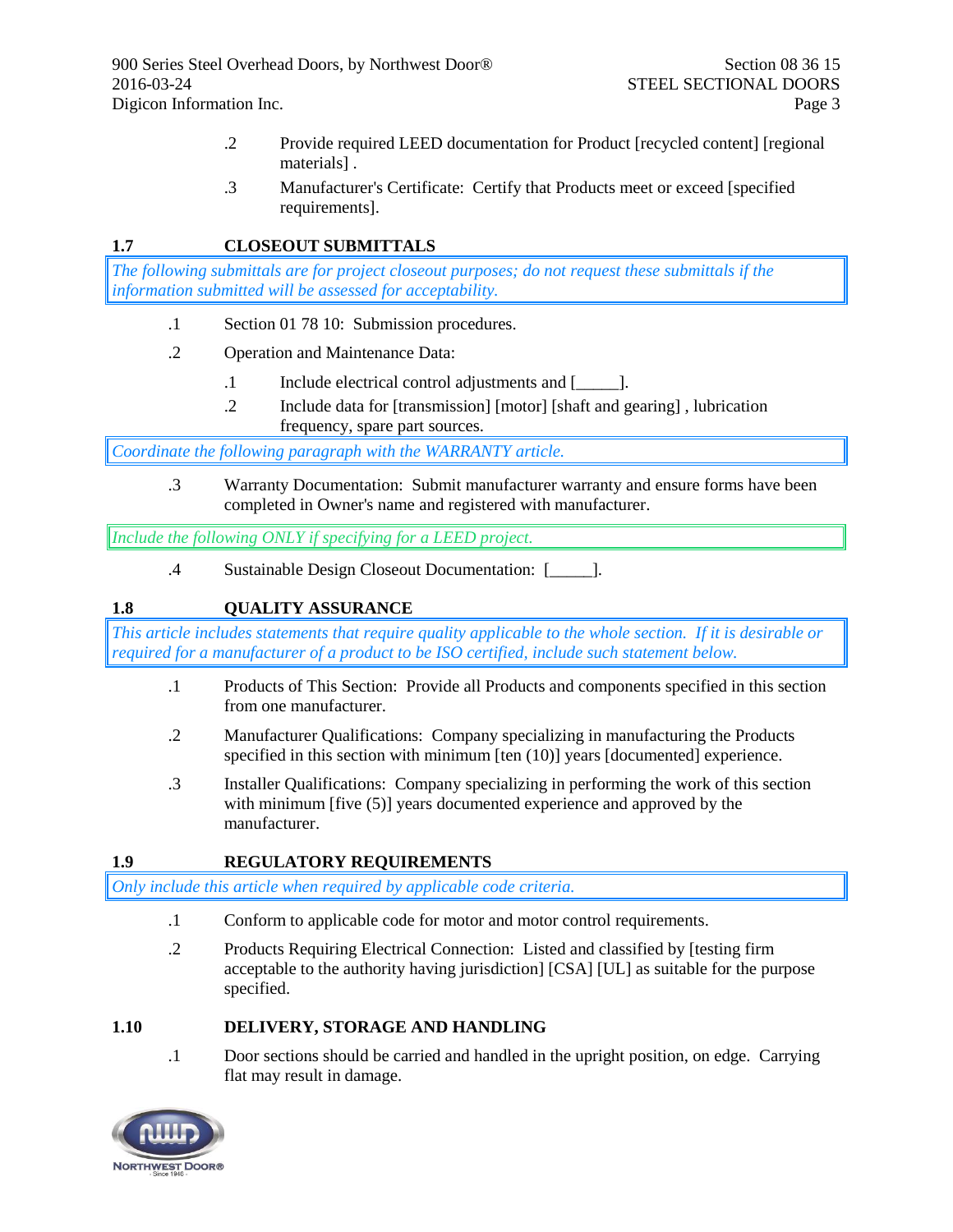- .2 Store in manufacturer's unopened packaging until time of installation. Protect from moisture.
- .3 Store in dry weather-tight location.

## **1.11 WARRANTY**

*This article extends the warranty period beyond the one (1) year contract warranty period. Extended warranties add to construction cost and may present difficulties to the Owner by enforcing them. Specify with caution.*

## .1 Section 01 78 10: Warranties.

*The following paragraph extends the correction period beyond one year. An extended correction period adds to the construction cost and may not be enforceable.*

.2 Correct defective Work within a [five (5)] year period after Date of Substantial Completion.

*The following paragraph requests a manufacturer warranty; the request may not be effective as the manufacturer is outside the jurisdiction of the Owner/Contractor contract. Coordinate this paragraph with the Submittals at Project Closeout article.*

- .3 Provide [one (1)] year manufacturer warranty for garage door and operating hardware.
- .4 Provide [one (1)] year manufacturer warranty for electric operating equipment.

## **Part 2 Products**

## **2.1 MANUFACTURERS**

*This article is for proprietary specifying with one or more manufacturers. Use the first and third paragraphs for specifying a single manufacturer. If specifying a product by reference to a standard only, delete this article.*

- .1 Northwest Door, Model [920] [924].
- .2 Substitutions: [Refer to Section 01 62 00] [Not permitted] .

## **2.2 MATERIALS**

*Select one of more of the following door material paragraphs as required. Thickness is identified in the next article.*

.1 Steel: Roll formed, ASTM A653/A653M galvanized to [Z120 (G40)]; [pre-coated with silicone polyester finish] [pre-coated with [\_\_\_\_\_] finish].

*Insulation is optional on the 900 series doors; each combination of insulation type and backing provides unique insulation value. Generally, polyurethane insulation will outperform polystyrene.*

.2 Insulation: [Polystyrene] [Polyurethane], [13 mm (1/2 inch)] thick, with [steel] [High Impact Polystyrene Sheeting] backing, white color.

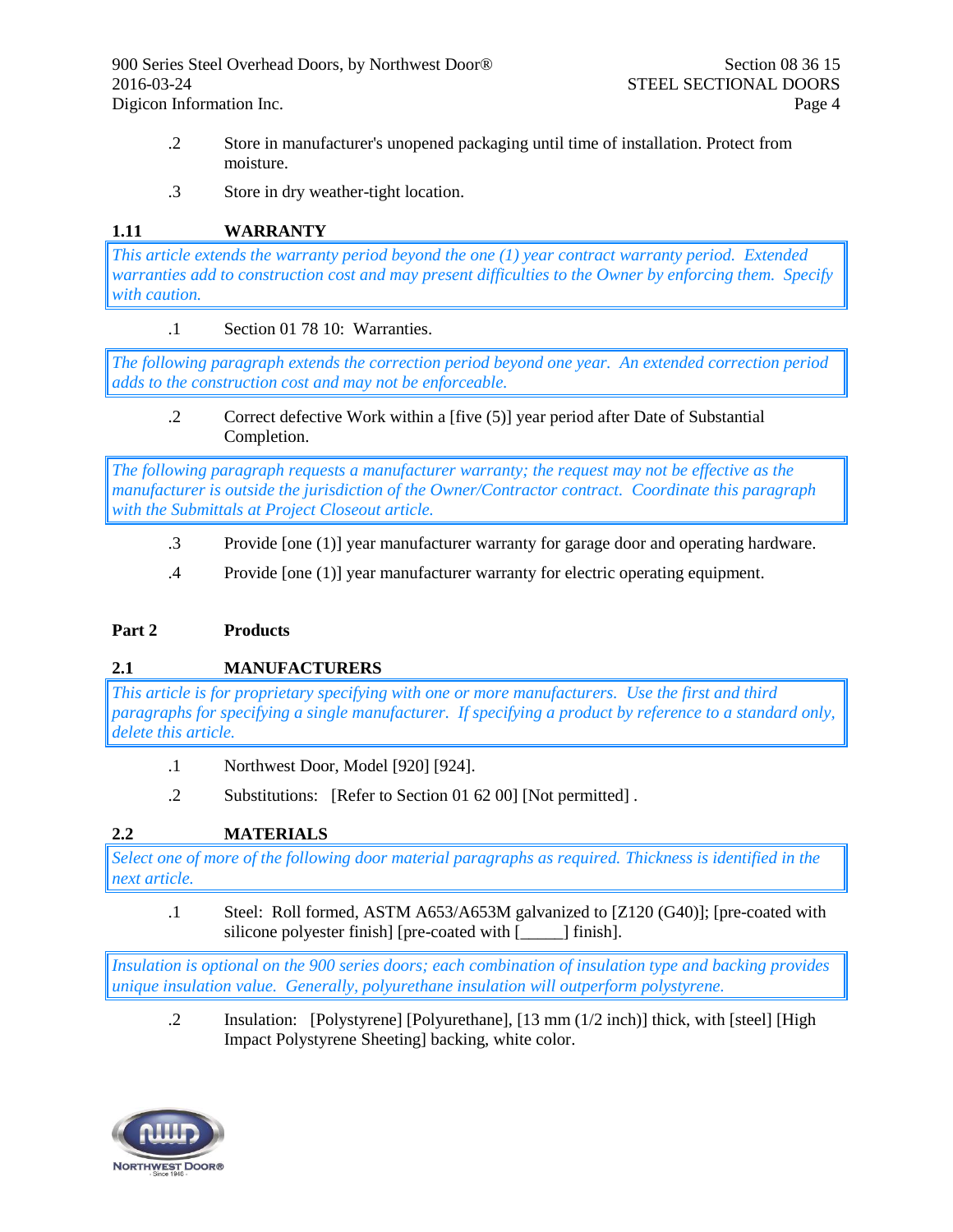*Standard glass is clear, 3 mm (1/8 inch) thick glass. Refer to the manufacturer's literature for the wide variety of glass and acrylic types and colours available.*

- .3 Glazing: [3 mm (1/8 inch)] [6 mm (1/4 inch)] [13 mm (1/2 inch)] thick, [clear] [gray] [bronze] color, [glass] [acrylic] [polycarbonate] [laminated] material.
- .4 Metal Primer Paint: [Zinc chromate] type.

## **2.3 PANEL CONSTRUCTION**

*Door panels for Northwest Door Model 920 is 20 ga thick, model 924 is 24 ga thick. Amend the following paragraph accordingly.*

- .1 Panels: Steel, [0.95 mm (20 ga) thick] [0.63 mm (24 ga) thick], roll formed. Fabricate horizontal meeting rails with shiplap joint acting as integral strut and weather joint.
- .2 Door Nominal Thickness: [50 mm (2 inches)] thick.

*Specify glazing in this section OR section 08 80 50, but not both. Coordinate with Related Sections in Part 1.*

- .3 Glazing: [\_\_\_\_\_] [type specified in Section [08 80 50]]. Completely enclose with rigid vinyl molding sealed with closed cell foam tape on exterior side of glass.
- .4 Glazed Lights: [Full panel width] [ [\_\_\_\_\_] glazed lights per panel] ; set in place with [security glazing stops] [resilient glazing channel] .

## **2.4 DOOR COMPONENTS**

*Specify 2.0 mm (12 gauge) thick and 75 mm (3 inch) wide track where required to maintain performance requirements for larger doors. Refer to manufacturer's recommendations.* 

- .1 Track: Rolled galvanized steel, [1.3 mm (16 gauge)] [2.0 mm (12 gauge)] thick; [75 mm (3 inch)] [50 mm (2 inch)] wide, continuous one piece per side; galvanized steel mounting brackets [1.6 mm (14 gauge)] thick.
- .2 Hinge and Roller Assemblies: Heavy duty hinges and adjustable roller holders of [stainless steel] [galvanized steel] ; floating hardened steel bearing rollers, located at top and bottom of each panel, each side.
- .3 Lift Mechanism: Torsion spring on cross head shaft, with braided galvanized steel lifting cables. Manual operation with maximum exertion of [110 N (25 lbs)] force.
- .4 Sill Weather-stripping: Resilient vinyl strip, one piece; fitted to bottom of door panel, full length contact.
- .5 Jamb and Head Weather-stripping: Fitted with resilient weather-stripping, placed in moderate contact with door panels, type of weather-stripping as recommended by door manufacturer for particular application and mounting type/surfaces.
- .6 Panel Joint Weather-stripping: [flexible compressible seal], one piece full length.

*In the following paragraph, a locking door is usually associated with manually operated door assemblies; an electric disconnect is usually used with electric door assemblies.*

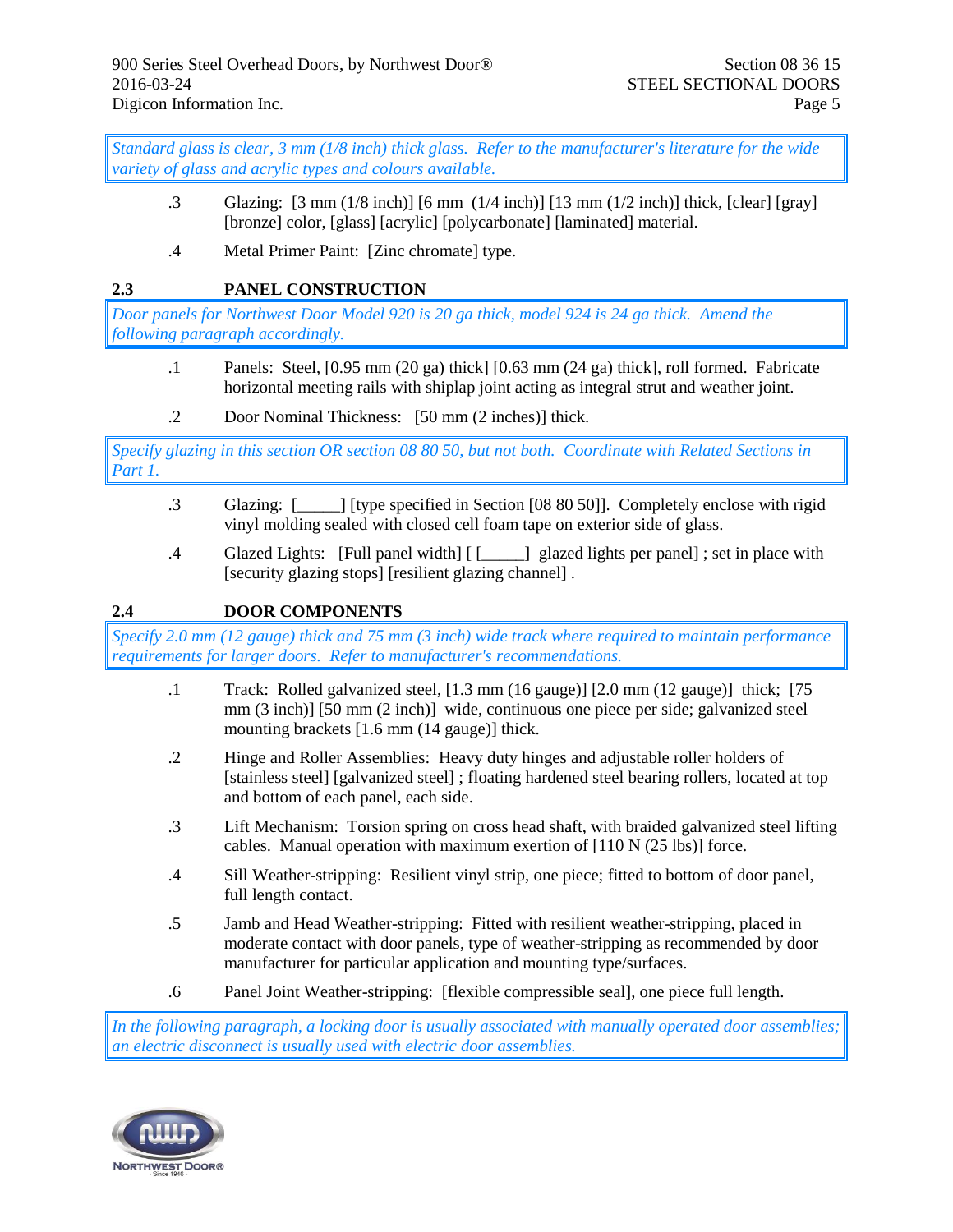.7 Lock: Inside side mounted, spring activated latch bar with feature to retain in locked or retracted position; [interior] [exterior] handle; lock [master keyed] [keyed differently] [keyed to Section 08 71 00] [keyed alike].

# **2.5 ELECTRICAL CHARACTERISTICS AND COMPONENTS**

*Include and edit this article for electric operation. Select one or more of the following subparagraphs appropriate to the equipment requirements.*

- .1 Electrical Characteristics:
	- .1 [250 W (1/3 hp)] [375 W (1/2 hp)] , [ [\_\_\_\_\_] rated load amperes] ; manually operable in case of power failure, transit speed of [300 mm (12 inches)], per second.
	- $\lbrack 2 \rbrack$  [\_\_\_\_\_] volts, [single] [three] phase, 60 Hz.
	- .3 [\_\_\_\_\_] amperes maximum [overcurrent protection] [circuit breaker size] [fuse size].  $\begin{bmatrix} \end{bmatrix}$  minimum circuit capacity].
	- .4 [\_\_\_\_\_] percent minimum power factor at rated load.
	- .5 Refer to Section 26 05 80 Equipment Wiring: Electrical connections.

*NEMA Type 1 is General Purpose, Type 4 is Totally Enclosed.*

- .2 Motor: [CAN/CSA C22.2 No. 100] [Refer to Section 23 05 13] [NEMA MG1, Type  $[\underline{\hspace{1cm}}]$  ]  $]$ .
- .3 Wiring Terminations: Provide terminal lugs to match branch circuit conductor quantities, sizes, and materials indicated. Enclose terminal lugs in terminal box sized to NFPA 70.
- .4 Disconnect Switch: Factory mount disconnect switch [on equipment to Section 26 05 80] [in control panel].
- .5 Electric Operator:
	- .1 [Side mounted on cross head shaft] [Centre mounted draw bar assembly] [Centre mounted on cross head shaft], adjustable safety friction clutch.
	- .2 Brake system actuated by independent voltage solenoid controlled by motor starter; enclosed gear driven limit switch; enclosed magnetic cross line reversing starter; mounting brackets and hardware.

*Select and edit one of the following two paragraphs. Select type and quantity of control stations when specifying electric motors.*

- .6 Control Station:
	- .1 Standard [one (1)] [three (3)] button (open-close-stop) [momentary] [continuous pressure] type, control for each electric operator; [24] volt circuit, [recessed] [surface mounted].
	- .2 Include key operated switch located [at exterior location indicated] [inside door jamb].

*Expand the following paragraph with text description appropriate to project requirements when applicable.*

.7 Interconnection to Security System: [\_\_\_\_\_].

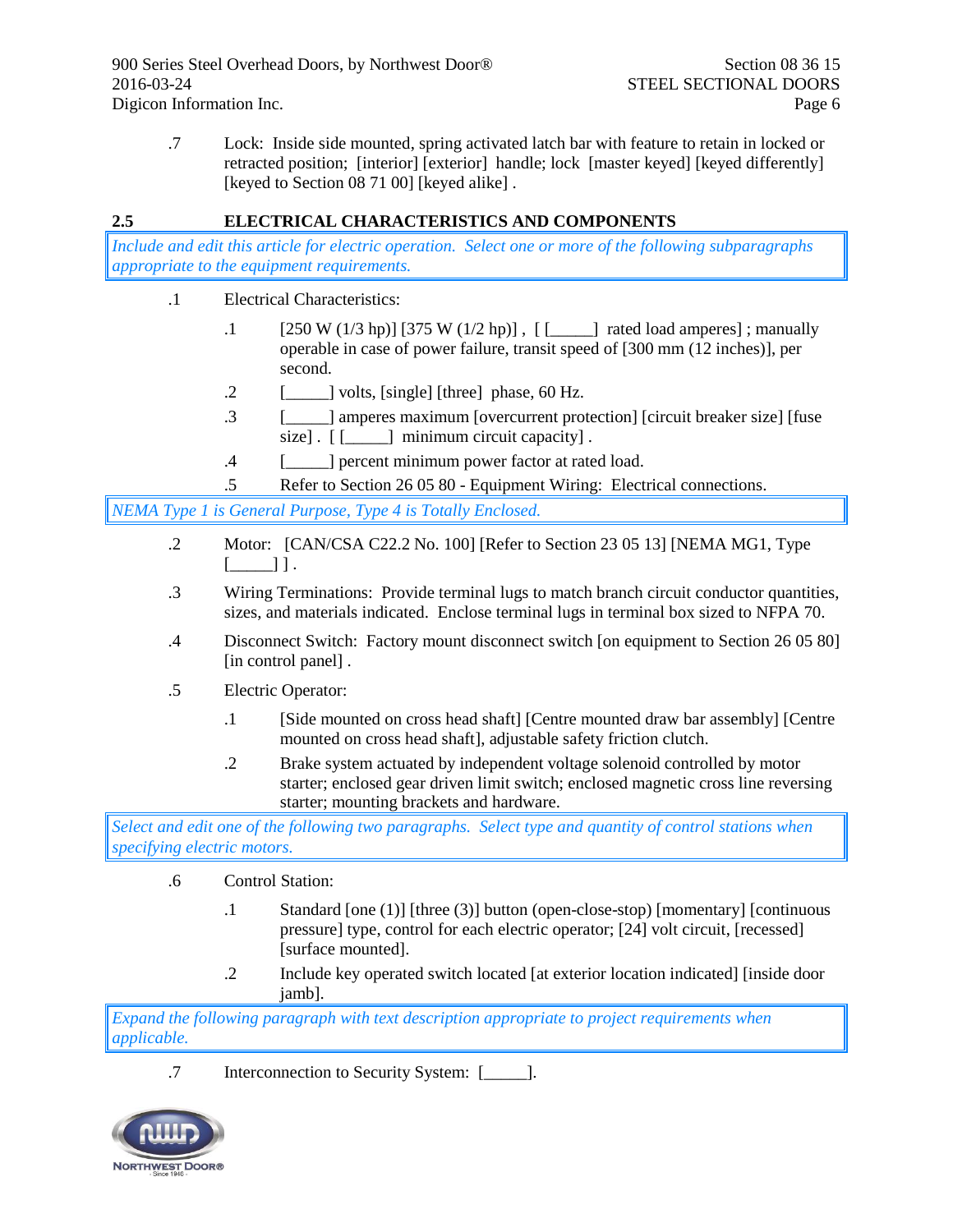*Select and expand one or more of the following three paragraphs with text description appropriate to project requirements.*

- .8 Radio Control Antenna Detector: [\_\_\_\_\_].
- .9 [Loop Detector] [Treadle]: [\_\_\_\_\_].
- .10 Hand Held Transmitter: Digital control, resettable.
- .11 Safety Edge: At bottom of door panel, full width; [electro-mechanical] [pneumatic] sensitized type, wired to [stop] [reverse] door upon striking object; hollow [rubber] [neoprene] covered to provide weather-strip seal.

## **2.6 FINISHES**

*Select and edit only the following paragraphs that apply. Pre-coated 4-level finish is standard.*

.1 Provide 4-level finish, including galvanized steel, bonderized phosphate, baked on epoxy basecoat, and polyester top coat, white.

#### **Part 3 Execution**

#### **3.1 EXAMINATION**

- .1 Section 01 70 00: Verify existing conditions before starting work.
- .2 Verify that wall openings are ready to receive work and opening dimensions and tolerances are within specified limits.
- .3 Verify that electric power is available and of the correct characteristics.

## **3.2 PREPARATION**

- .1 Prepare opening to permit correct installation of door unit to perimeter air and vapour barrier seal.
- .2 Apply primer to wood frame.

## **3.3 INSTALLATION**

*Only include the following paragraph if a manufacturer actually publishes installation instructions many do not. If the manufacturer does NOT publish such a document, ensure all install criteria important to the project, is specified below.*

- .1 Install door unit assembly to manufacturer's instructions.
- .2 Anchor assembly to wall construction and building framing without distortion or stress.
- .3 Securely brace door tracks suspended from structure. Secure tracks to structural members only.
- .4 Fit and align door assembly including hardware.
- .5 Coordinate installation of electrical service. Complete power and control wiring from disconnect to unit components.